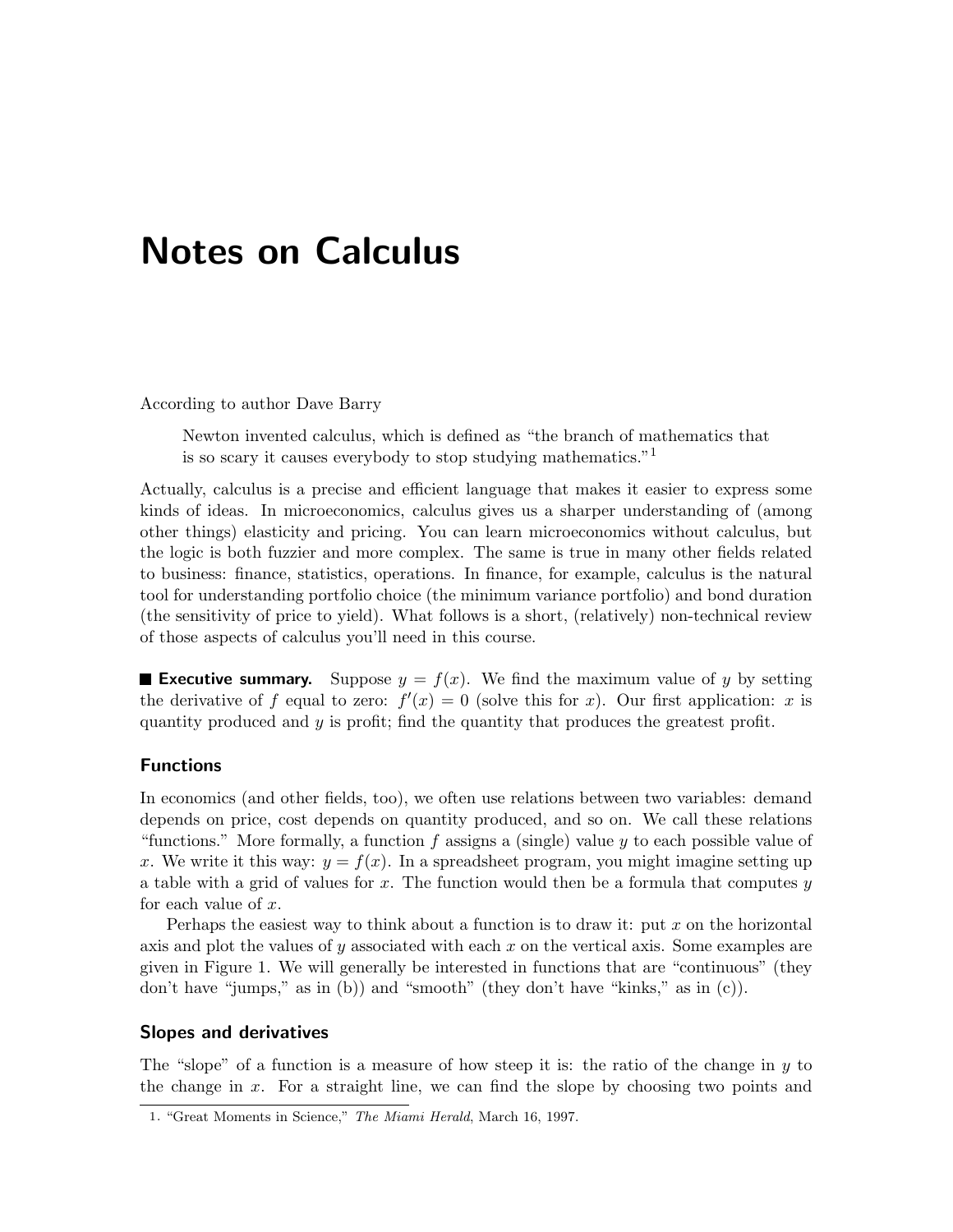#### Figure 1

Three examples of functions



computing the ratio of the change in  $y$  to the change in x. For most functions, though, the slope (meaning the slope of a straight line tangent to the function) is different at every point. Take function (a) for example. The slope is initially positive as the function increases, turns negative as the function slopes down, then turns positive again at the end. We could find the slope by drawing a tangent line at each point and laboriously computing their slopes, but there is an easier way.

The *derivative*  $f'(x)$  of a function  $f(x)$  gives us its slope at each point x if the function is continuous and smooth. Formally, we say that the derivative is

$$
\frac{\Delta y}{\Delta x} = \frac{f(x + \Delta x) - f(x)}{\Delta x}
$$

for  $\Delta x$  close to zero, that is, for a "really small" change in x. (You can imagine doing this on a calculator or computer using a particular small number, and if the number is small enough your answer will be pretty close.) We express the derivative as  $f'(x)$  or  $\frac{dy}{dx}$ . In the latter case, the d's are intended to be suggestive of small changes, analogous to  $\frac{\Delta y}{\Delta x}$  but with the understanding that we are talking about very small changes in  $x$ .

**Technical issues.** If a function has jumps or kinks, the notion of slope simply doesn't make sense at those points. Take function (b) in Figure 1. What is the slope where the function jumps (see the dotted line)? We could find the slope just to the left of the jump, or just to the right, but not at the point where it jumps. Similarly, it's not clear what the slope is at the kink in function  $(c)$ . We say, in these cases, that the derivative doesn't exist. We will make sure that most of our functions are continuous and smooth so that this hardly ever happens.

So the derivative is a function  $f'(x)$  that gives us the slope of a function  $f(x)$  at every possible value of x. What makes this useful is that there are some relatively simple mechanical rules for finding  $f'$  for some common functions  $f$ . Table 1 summarizes these rules for some common functions. If they're new to you, do not try to make sense of them. Take them as facts to be memorized and put to work.

**Examples.** Find the derivatives of the following functions [answers in brackets]: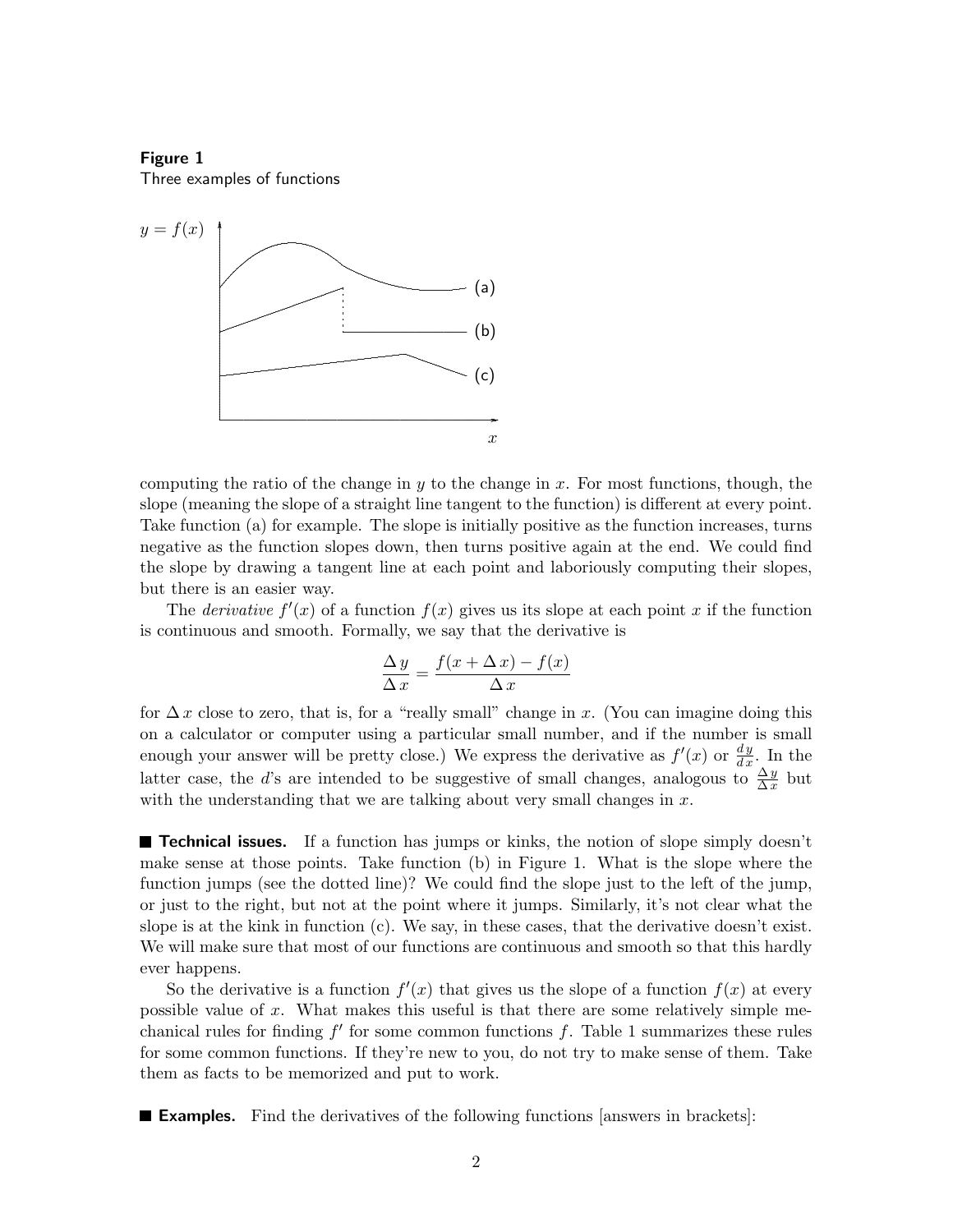| Rules for combinations of functions |                                      |                                           |
|-------------------------------------|--------------------------------------|-------------------------------------------|
| Function $f(x)$                     | Derivative $f'(x)$                   | Comments                                  |
| $g(x) + h(x)$                       | $g'(x) + h'(x)$                      |                                           |
| $a g(x) + b h(x)$                   | $a g'(x) + b h'(x)$                  | $a$ and $b$ are numbers (constants)       |
| g(x)h(x)                            | $g(x) h'(x) + g'(x) h(x)$            |                                           |
| $rac{g(x)}{h(x)}$                   | $\frac{g'(x)h(x)-g(x)h'(x)}{h(x)^2}$ | $h(x) \neq 0$                             |
|                                     | $g(h(x)) = g'(h(x))h'(x)$            | "chain rule"                              |
| Rules for specific functions        |                                      |                                           |
| Function $f(x)$                     | Derivative $f'(x)$                   | Comments                                  |
| $\alpha$                            | $\Omega$                             | $a$ is a number                           |
| $ax + b$                            | $\mathfrak{a}$                       | $a$ and $b$ are numbers                   |
| $a x^n$                             | $n \, a \, x^{n-1}$                  | $a$ is a number, $n$ an integer           |
| $a e^{bx}$                          | $b\,a\,e^{b\,x}$                     | $e^x$ is the exponential function         |
| $a \ln x$                           | $\frac{a}{r}$                        | $a$ is a number, $\ln$ means "natural log |

Table 1 Rules for Computing Derivatives

- $2x + 27$  [2]
- $2x^2 + 3x + 27$  [4x + 3]

 $\overline{x}$ 

- $2x^2 + 3x 14 [4x + 3]$
- $(x-2)(2x+7)$  [4x + 3]
- $\log(2x^2 + 3x 14) \left[ \frac{4x+3}{2x^2+3x-14} \right]$
- $3x^8 + 13 \left[24x^7\right]$

# Finding the maximum of a function

Now to the bottom line. We will often find the value x that produces the maximum value of a function  $f(x)$  for x between (two numbers) a and b. We do this by setting the derivative  $f(x)$  equal to zero and solving for x. Why does this work? You can see in function (a) in Figure 1 that a function is flat (has zero slope) at a maximum. We simply put this insight to work. As usual, a little practice is worth more than words:

**■ Examples.** Find the maximum of each of these functions for  $x \ge 0$  [answers in brackets: first the equation for the maximum, then the solution]:

- $x^2 2x$  [2x 2 = 0, x = 1]
- $2 \log x x \left[ \frac{2}{x} 1 \right] = 0, x = 2$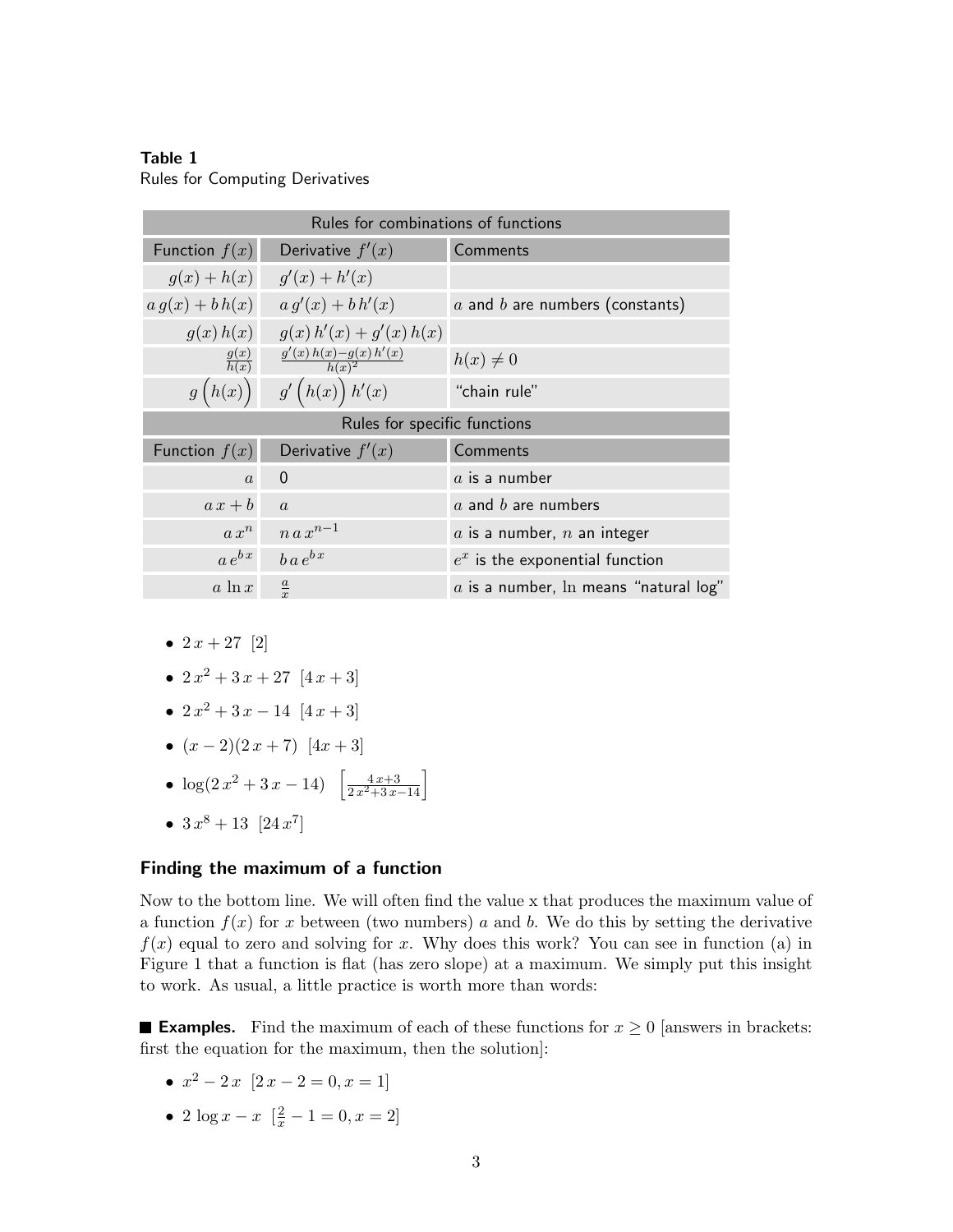- $5x^2 2x + 11$   $[10x 2] = 0, x = \frac{1}{5}$  $\frac{1}{5}]$
- function (a) in Figure 1 above [there are two points with zero slope, but only the first is a maximum]
- function (c) in the same figure [there's a maximum, but it's at a kink so we can't find it by setting the derivative equal to zero]

**Technical issues.** Does this always work? If we set the derivative equal to zero, do we always get a maximum? The answer, in a word, is no. Here are some of the things that could go wrong:

- The point might be a minimum, rather than a maximum. For example, in function (a) of Figure 1 the function has both a maximum and a minimum. Both have derivatives/slopes of zero.
- The maximum could be at one of the endpoints,  $a$  or  $b$ . There's no way to tell without comparing your answer to  $f(a)$  and  $f(b)$ .
- There may be more than one "local maximum."
- The slope might be zero without being either a maximum or a minimum: for example, the function might increase for a while, flatten out (with slope of zero), then start increasing again. An example is the function  $f(x) = x^3$  at the point  $x = 0$ . (Draw it for yourself to make sure you understand the point.)

All of these things can happen in principle, but our job is to make sure they do not happen in this class. And they will not. (If you want to be extra careful, there are ways to check for each of these problems. One is the so-called second-order condition referred to in our notes on pricing.)

# Maximizing profit

Here's a concrete example of a common application in economics. Suppose a firm faces a demand for its product of  $q = 10-2p$  (q and p being quantity and price, respectively). The cost of production is 2 per unit. What is the firm's profit? What level of output produces the greatest profit?

Answer. Profit is revenue  $(p \times q)$  minus cost  $(2 q)$ . The trick (and this isn't calculus) is to express it in terms of quantity. We use the demand curve to eliminate price from the expression for revenue:  $p = \frac{10-q}{2}$  $\frac{q}{2}$  so  $pq = \frac{10-q}{2}$  $\frac{q}{2}$  q. Profit (expressed as a function of q) is therefore

$$
\pi(q) = \frac{10 - q}{2} q = 5 q - \frac{1}{2} q^{2} - 2 q.
$$

(Economists frequently use the Greek letter  $\pi$  to represent the profit function.) To find the quantity associated with maximum profit, we set the derivative equal to zero:

$$
\pi'(q) = 5 - q - 2 = 0,
$$

so  $q = 3$ . What's the price? Look at the demand curve: if  $q = 3$ , then p satisfies  $3 = 10-2p$ , so  $p=\frac{7}{2}$  $\frac{7}{2}$ .

Make sure you understand this example: problems like this will come up again.